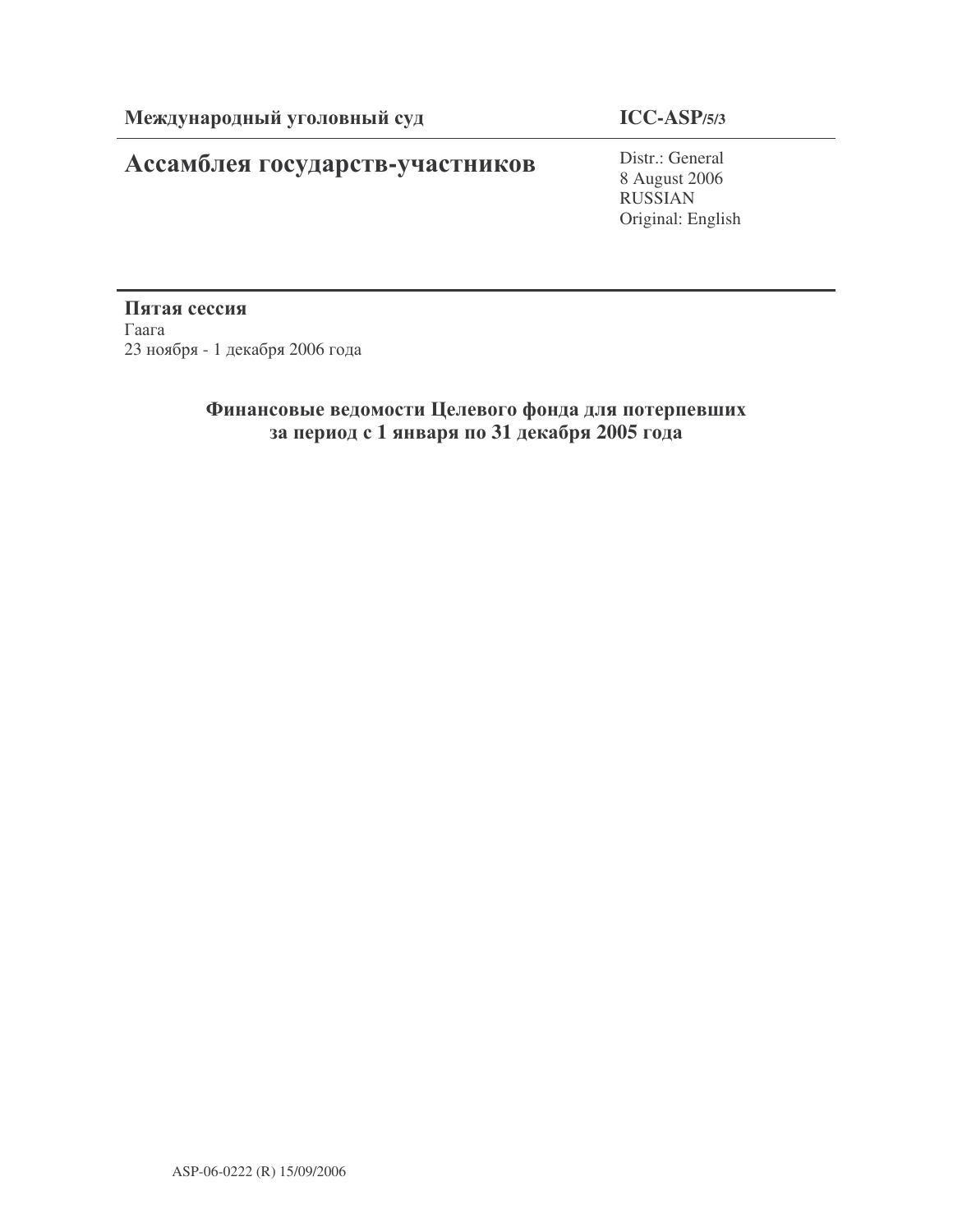ICC-ASP/5/3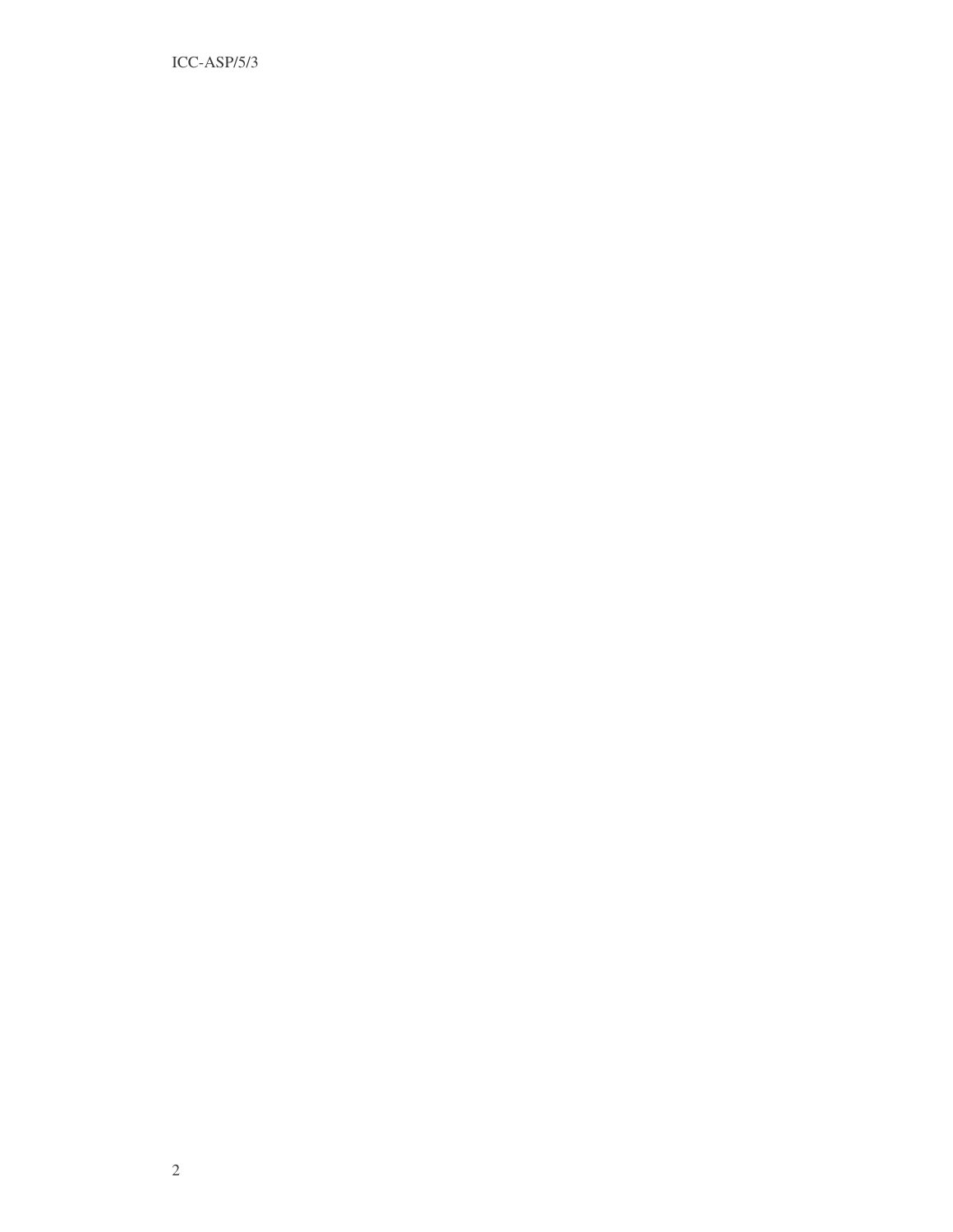# Содержание

|                |                      |                                                                      | $\overline{4}$ |
|----------------|----------------------|----------------------------------------------------------------------|----------------|
|                |                      |                                                                      | 5              |
|                | Финансовые ведомости |                                                                      |                |
|                | Ведомость I -        | Ведомость поступлений и расходов с указанием изменений в             |                |
|                |                      | остатках средств за период, заканчивающийся 31 декабря               |                |
|                |                      |                                                                      | 14             |
| Ведомость II - |                      | Ведомость активов, пассивов, резервов и остатков средств по          |                |
|                |                      |                                                                      | 15             |
|                | Ведомость III -      | Ведомость движения наличных средств по состоянию на                  |                |
|                |                      |                                                                      | 16             |
|                |                      | Примечания к финансовым ведомостям                                   |                |
| 1.             |                      |                                                                      | 17             |
| 2.             |                      | Резюме основной политики в области бухгалтерского учета и финансовой |                |
|                |                      |                                                                      | 17             |
| 3.             |                      |                                                                      | 18             |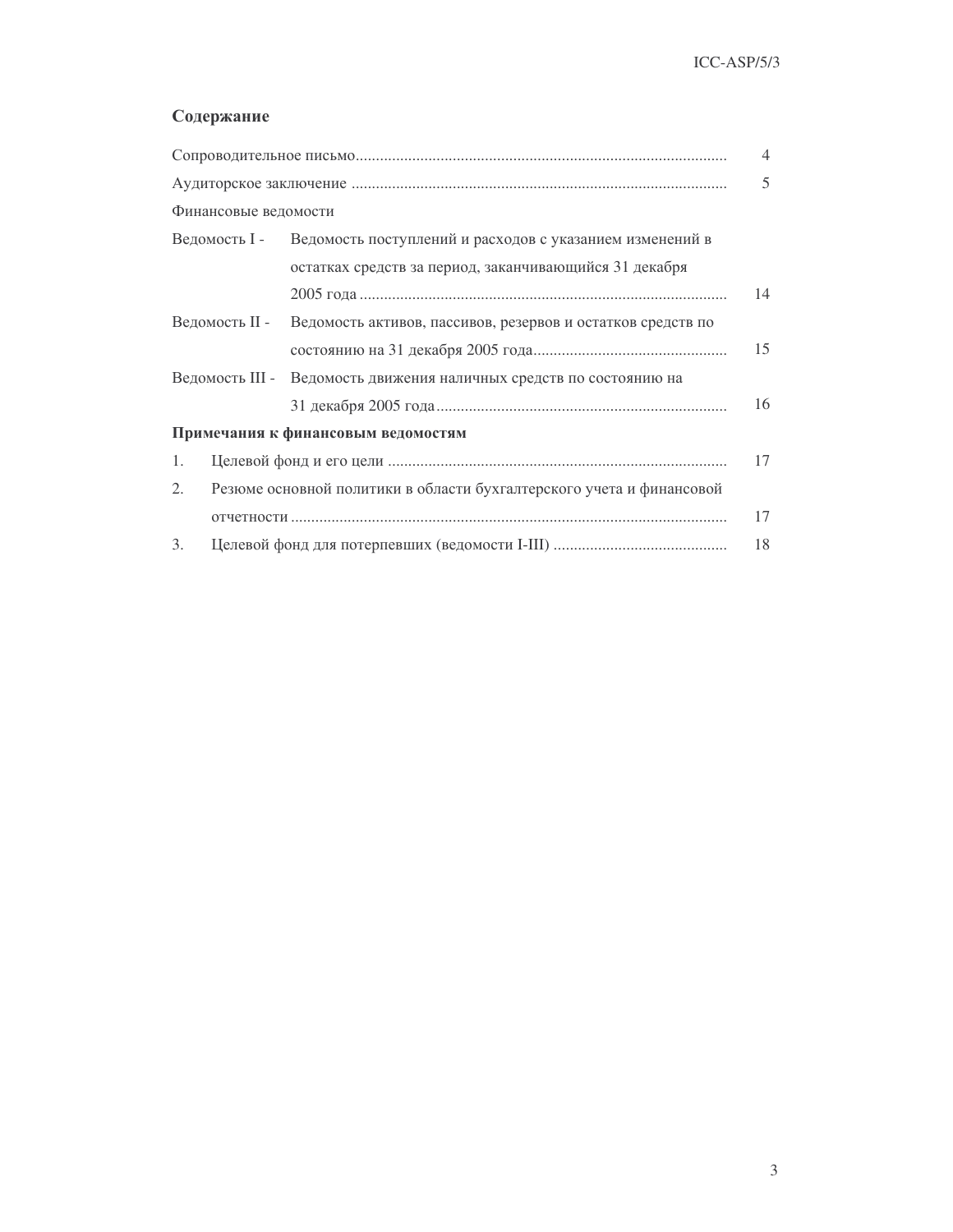### Сопроводительное письмо

30 марта 2006 года

В соответствии с финансовым положением 11.1 имею честь представить финансовые ведомости Целевого фонда для потерпевших за финансовый период с 1 января по 31 декабря 2005 года.

> (Подпись) Брюно Катала Секретарь

Сэр Джон Борн Государственный бухгалтер-ревизор Национальное финансово-ревизионное управление 157-197 Buckingham Palace Road Victoria London SW1W 9SP United Kingdom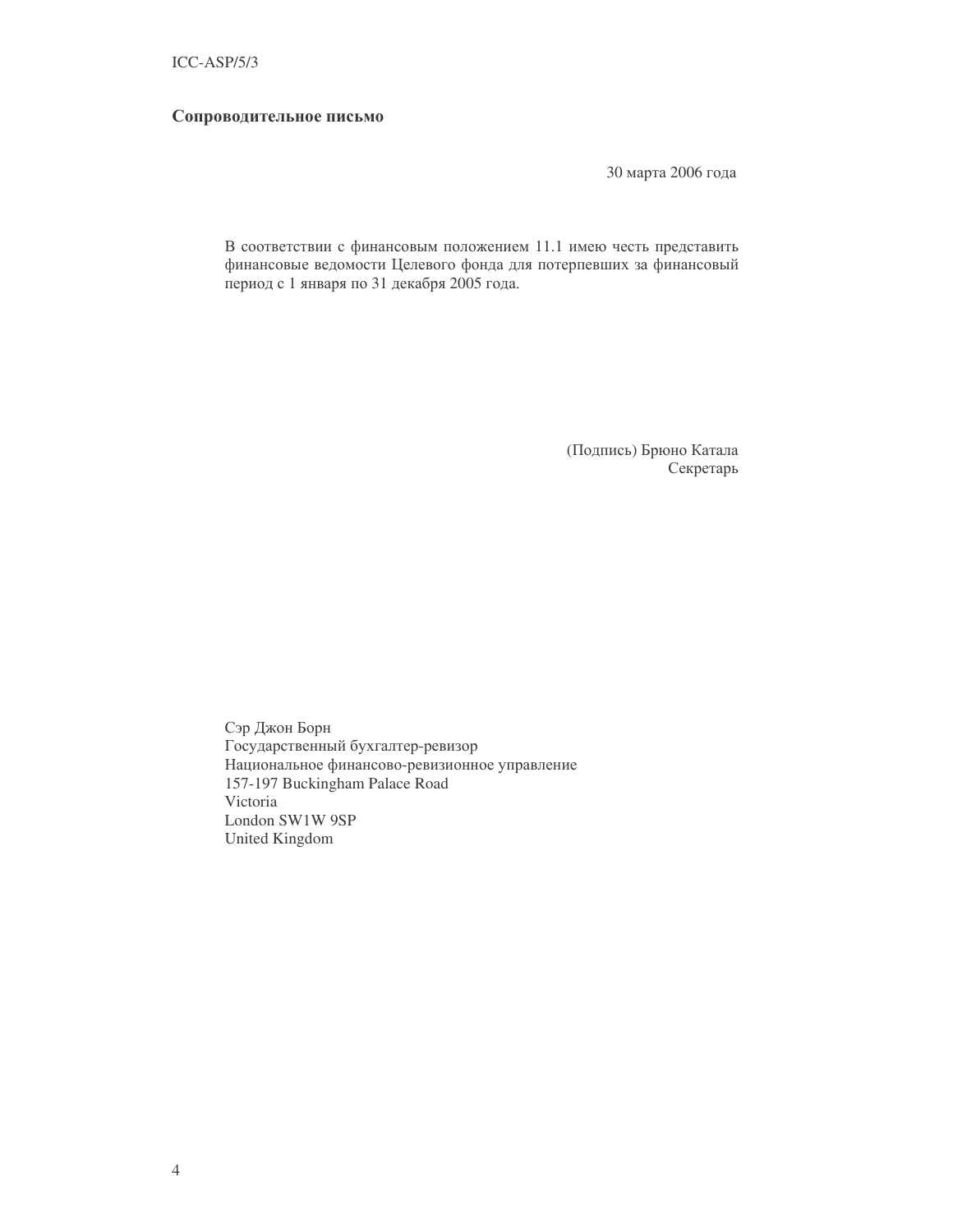## Финансовые ведомости Целевого фонда для потерпевших за год, закончившийся 31 декабря 2005 года

#### Аудиторское заключение,

#### представляемое Совету управляющих Целевого фонда для потерпевших и Ассамблее государств-участников

Я провел аудит прилагаемых финансовых ведомостей, которые включают ведомости I-III и пояснительные примечания, Целевого фонда для потерпевших Международного уголовного суда за финансовый период, закончившийся 31 декабря 2005 года.

#### Соответствующие сферы ответственности

Ответственность за данные финансовые ведомости, как это предусмотрено в резолюции 6, см. ICC-ASP/1/Res.6., приложение, пункт 5, возлагается на Секретаря Международного уголовного суда, а подготовлены они были в соответствии со стандартами учета системы Организации Объединенных Наций. Моя же обязанность заключается в представлении заключения по этим финансовым ведомостям на основе проведенного мною аудита.

#### Основа аудиторского заключения

Я проводил аудит в соответствии с общими стандартами ревизии Группы внешних ревизоров Организации Объединенных Наций, специализированных учреждений и Международного агентства по атомной энергии, а также в соответствии с Международными стандартами ревизии. Эти стандарты требуют такого планирования и проведения аудита, чтобы точно удостовериться в том, что финансовые ведомости не содержат каких-либо существенных неточностей. Аудит включает изучение - на экспериментальной основе и насколько аудитор счел это необходимым в данных обстоятельствах - свидетельств, представленных в обоснование сумм и сведений, содержащихся в финансовых ведомостях. Аудит включает также оценку применявшихся принципов бухгалтерского учета и важных сметных предположений, сделанных Секретарем, а также оценку формы представления общего финансового положения. Я надеюсь, что проведенная мною аудиторская проверка обеспечивает достаточную основу для аудиторского заключения.

#### Аудиторское заключение

Согласно моему аудиторскому заключению, в настоящих финансовых ведомостях правильно отражается во всех существенных аспектах финансовое положение Фонда по состоянию на 31 декабря 2005 года и результаты операций за закончившийся на этот день период в соответствии с политикой в области бухгалтерского учета Целевого фонда для потерпевших, изложенной в примечании 2 к финансовым ведомостям; и

кроме того, согласно моему заключению, операции Целевого фонда для потерпевших, проверенные мной в рамках проведенного мною аудита, во всех существенных отношениях осуществлялись в соответствии с Финансовыми положениями и регулирующими их нормативными документами.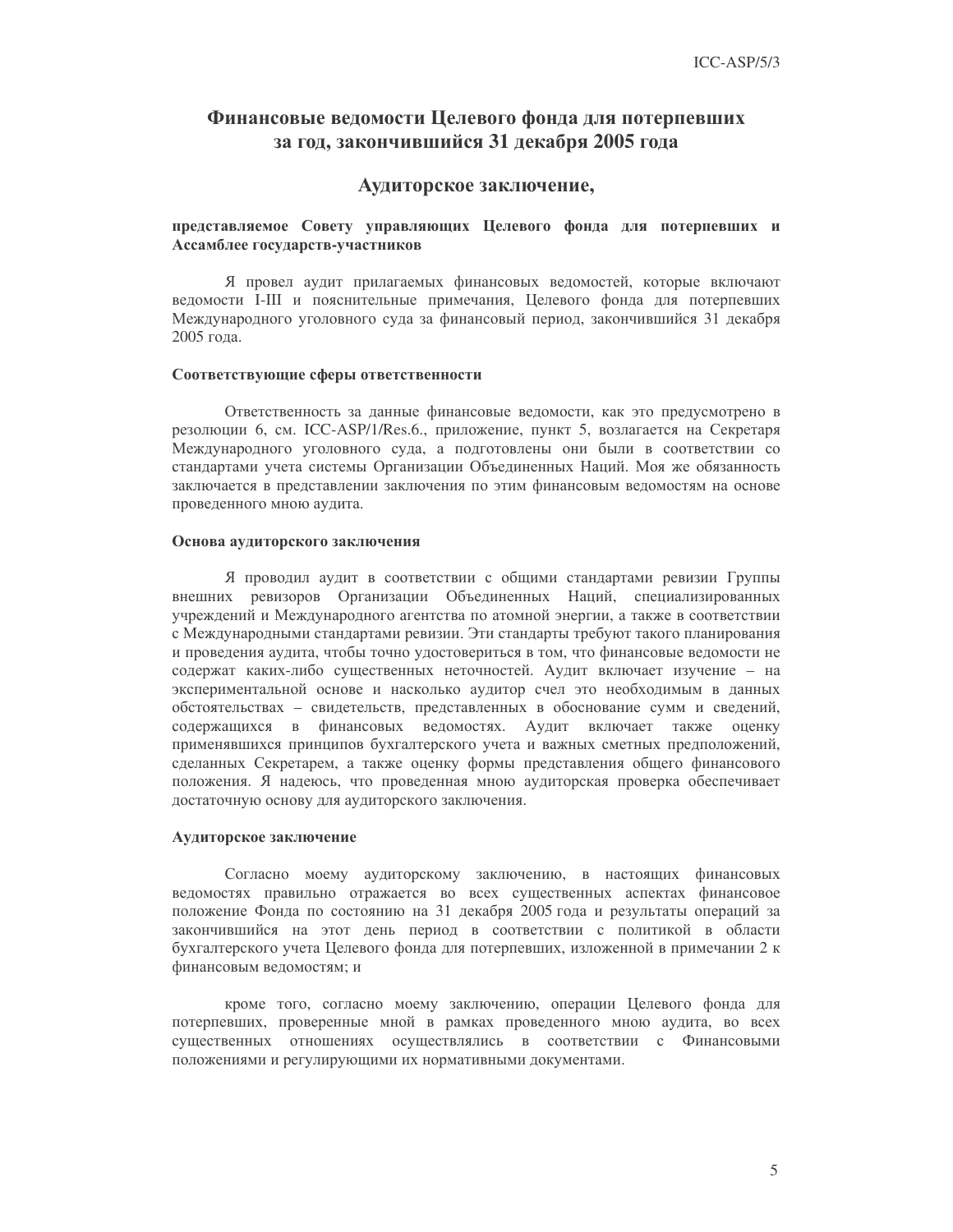Согласно Финансовым положениям я также подготовил полный доклад о результатах проведенного мною аудита.

> (подпись) Сэр Джон Борн<br>Государственный бухгалтер-ревизор Соединенное Королевство Внешний аудитор

Лондон, 25 июля 2006 года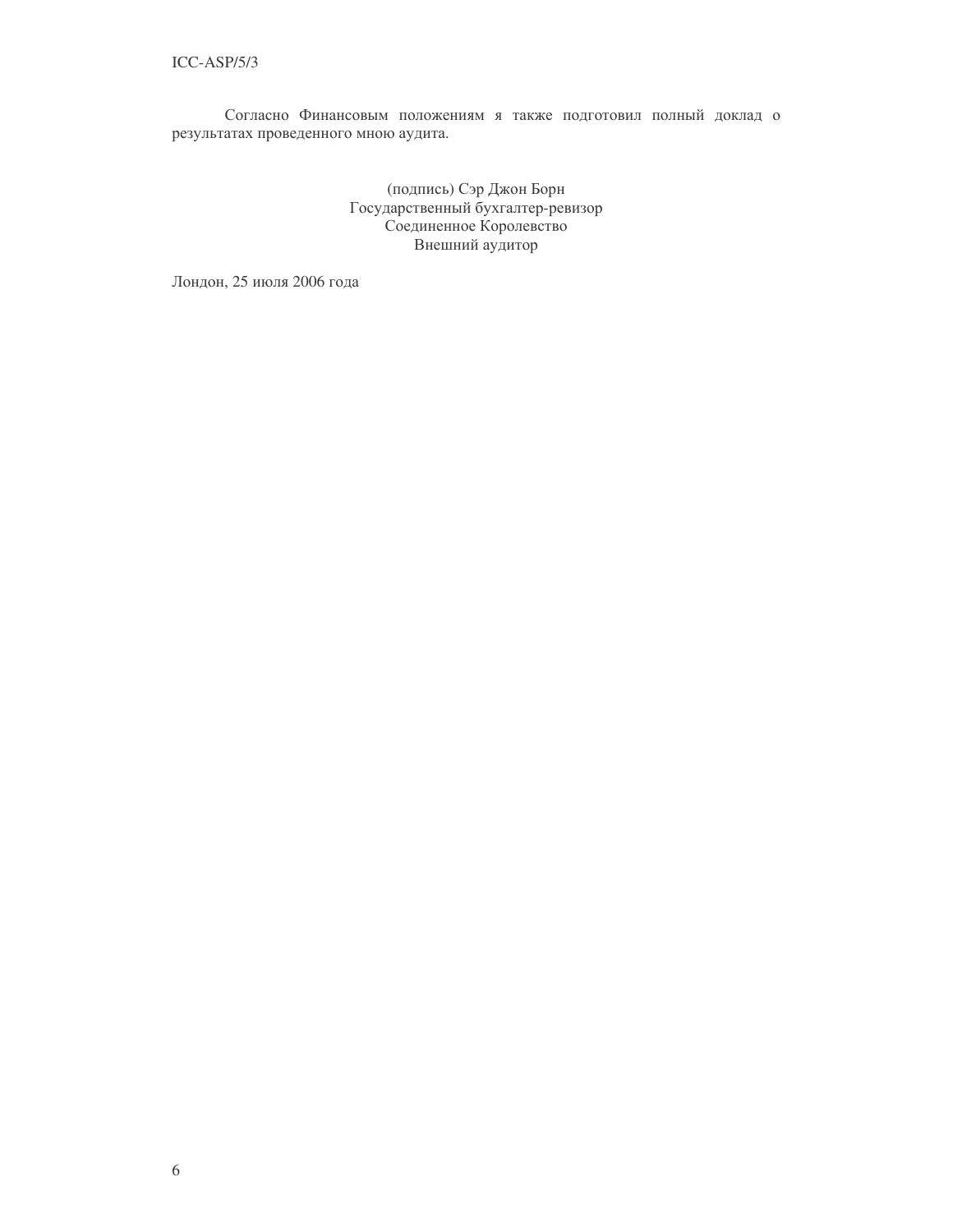# Доклад Внешнего аудитора за 2005 год

# Международный уголовный суд Целевой фонд для потерпевших

# Содержание

|                                                                      | пункты       |
|----------------------------------------------------------------------|--------------|
| Общее резюме                                                         | $1 - 7$      |
| Подробные выводы                                                     | $8 - 18$     |
| Результаты финансовой деятельности                                   |              |
| - Результаты финансовой деятельности                                 |              |
| - Ход выполнения рекомендаций, сформулированных<br>в предыдущем году |              |
| Выражение признательности                                            | 19           |
| Сфера охвата аудита и подход к нему                                  | Приложение I |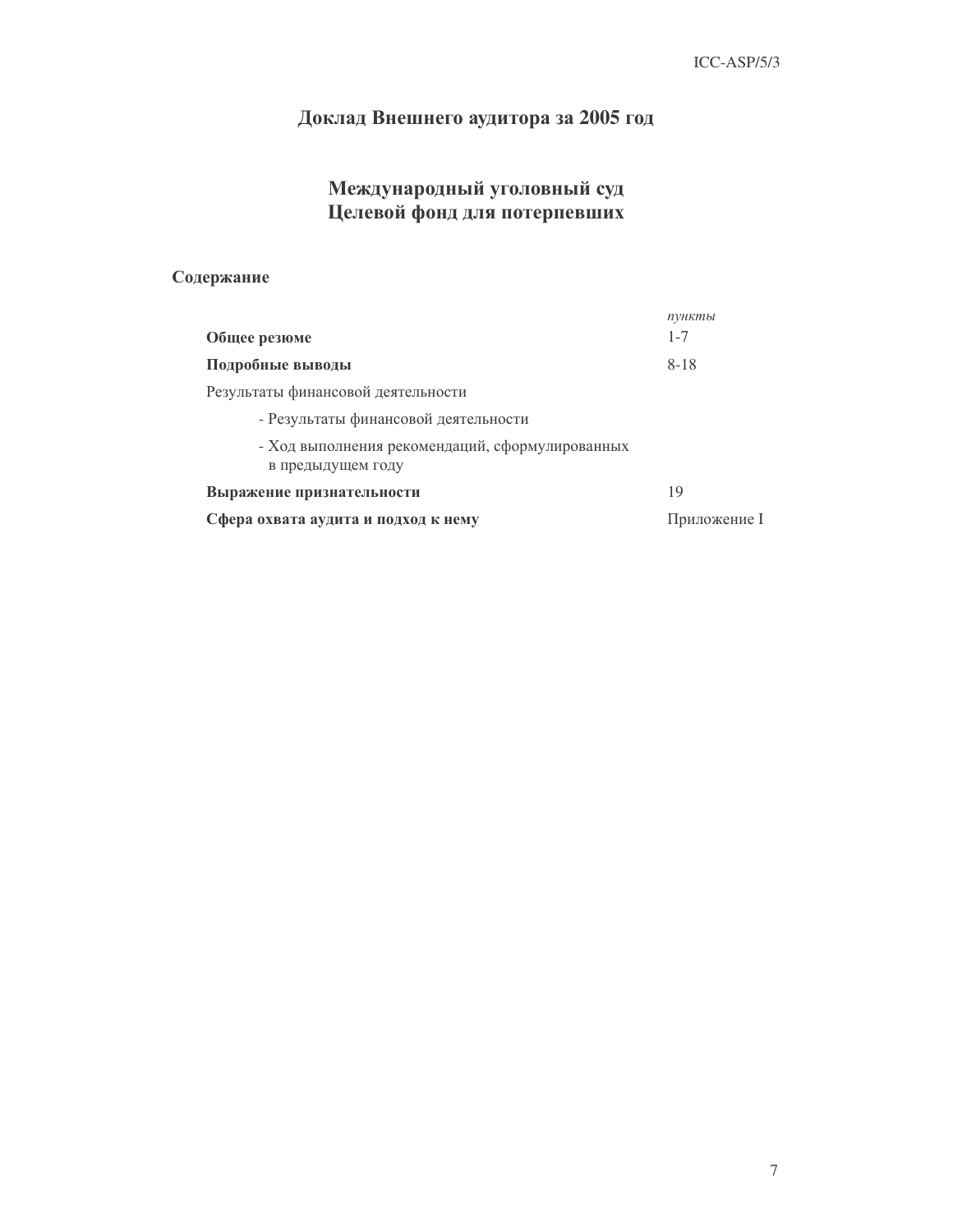## Общее резюме

В настоящем разделе доклада приводится следующая информация:

- общие результаты аудита позитивное аудиторское заключение;
- результаты финансовой деятельности;
- ход выполнения рекомендаций, сформулированных в предыдущем году.

### Общие результаты аудита

1. Мы провели аудиторскую проверку финансовых ведомостей Целевого фонда для потерпевших в соответствии с Финансовыми положениями и согласно общим стандартам ревизии Группы внешних ревизоров Организации Объединенных Наций, специализированных учреждений и Международного агентства по атомной энергии, а также Международным стандартам ревизии.

 $2.$ Аудиторская проверка не выявила никаких недостатков или ошибок, которые мы могли бы счесть существенными в плане точности, полноты и приемлемости финансовых ведомостей в целом, и я представил позитивное аудиторское заключение по финансовым ведомостям Фонда **32** год, закончившийся 31 декабря 2005 года.

Замечания и рекомендации, сделанные на основании аудита, излагаются в 3. резюме ниже и в разделе настоящего доклада, озаглавленном «Подробные выводы».

#### Основные выводы и рекомендации

#### Результаты финансовой деятельности

 $\overline{4}$ . Фонд получил в 2005 году добровольные взносы на сумму 1 024 367 евро, и благодаря значительно возросшим остаткам денежной наличности доход по процентам возрос до 14 654 евро. Поскольку Фонду еще только предстоит начать какую-либо деятельность, связанную с потерпевшими, расходы оставались на очень низком уровне и составляли 6 086 евро.

#### Ход выполнения рекомендаций, сформулированных в предыдущем году

5. В наших докладах за 2003 и 2004 годы мы отмечали слабые стороны в контроле за поступлениями в виде пожертвований. Изучение нами таких поступлений в 2005 году дало достаточные основания утверждать, что Фонд обеспечивает надлежащий уровень внутреннего контроля за ними, что такие поступления надлежащим образом учитываются и что доноров можно легко установить.

6. Что касается нормативной основы, то теперь у Фонда есть свод финансовых положений, утвержденных Ассамблеей государств-участников в декабре 2005 года. Кроме того, Фонд в настоящее время находится в процессе создания секретариата, который будет отвечать за организацию деятельности Фонда при поддержке со стороны Секретаря Международного уголовного суда.

7. Совет управляющих назначил Внешнего аудитора на 2005 и 2006 год, и он будет по-прежнему нести ответственность за назначение Внешнего аудитора в будущем.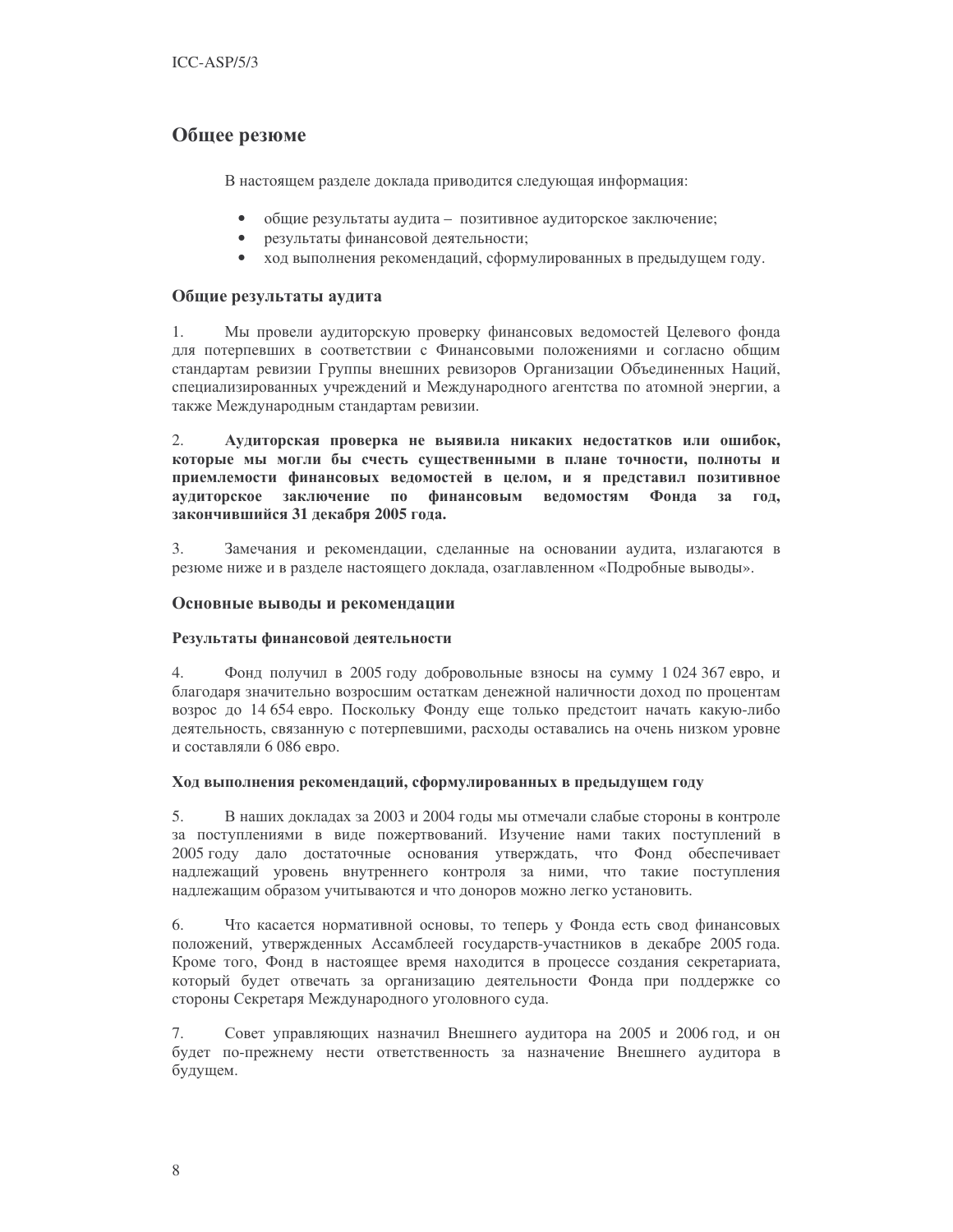# Подробные выводы

В настоящем разделе доклада приводится следующая информация:

- результаты финансовой деятельности;
- ход выполнения рекомендаций, сформулированных в предыдущем году.

#### Результаты финансовой деятельности

8. Поступившие в Фонд средства значительно возросли в 2005 году, причем добровольные взносы составили в общей сложности 1024 367 евро по сравнению с 234 318 евро в предыдущем году. Доход по процентам также возрос до 14 654 евро. Кроме того, Фонд сообщил и о других доходах в размере 1979 евро, обусловленных ревальвацией валют. Общие расходы в течение года составили 6 086 евро по сравнению 3 294 евро в 2004 году и включали вознаграждение за аудит в 2004 и 2005 годах и банковские сборы.

Общий остаток средств Фонда возрос с 248 747 евро в 2004 году до 9. 1 283 661 евро в 2005 году. Это увеличение напрямую обусловлено ростом добровольных взносов.

По мере увеличения остатка средств Фонда мы продолжаем призывать  $10<sup>1</sup>$ управляющих Фонда пересмотреть механизмы инвестирования средств, используемые для обеспечения наиболее эффективной отдачи. Регулярный контроль и оценка доходов от активов Фонда обеспечит достижение оптимальной отдачи и правильное регулирование инвестиционных рисков.

#### Рекомендация 1

Мы рекомендуем регулярно следить за инвестированием наличных средств Фонда и активно регулировать инвестиционные риски.

#### $X$ ол выполнения рекомендаций, сформулированных  $\mathbf{B}$ предыдущем году

#### Поступления в виде пожертвований

В наших предыдущих докладах мы отмечали, что Фонд был не в состоянии 11. должным образом определять источники добровольных взносов. Фонд продолжал дорабатывать свои административные структуры, и мы рассмотрели действующие системы внутреннего контроля за добровольными взносами и были удовлетворены тем, что в 2005 году такой контроль осуществлялся эффективно. Мы также рассмотрели действующие механизмы получения взносов и процедуры банковской выверки и подтверждаем, что они функционировали эффективно и что выверки производились своевременно.

12. Добровольные взносы состоят из сумм, объявленных и впоследствии внесенных донорами, и из более мелких пожертвований от различных отдельных лиц. Мы подтвердили, что процесс банковской выверки осуществляется надлежащим образом и позволяет выявлять индивидуальные пожертвования, а также увязывать полученные суммы с объявленными. Мы удовлетворены тем, что не осталось никакой опасности того, что источник пожертвований не будет установлен.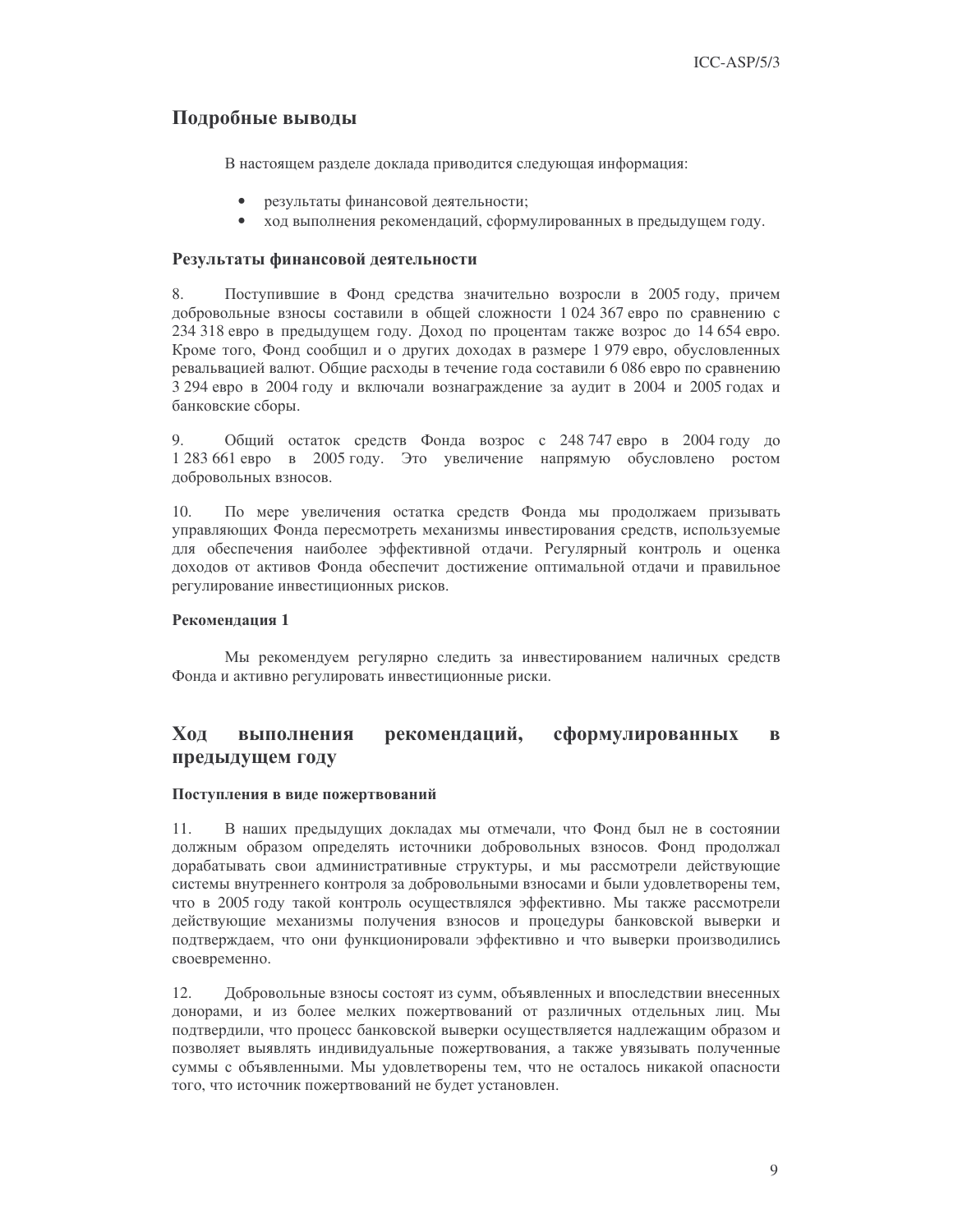### Нормативная основа

13. В нашем докладе за 2004 год мы особо отметили необходимость разработки Фондом утвержденного свода финансовых положений. Мы с удовлетворением отмечаем, что Ассамблея государств-участников (АГУ) утвердила в декабре 2005 года проект положений для их осуществления Фондом. Положения Целевого фонда были утверждены АГУ в резолюции ICC-ASP/4/Res.3, которая создает для Фонда основу в деле регулирования его финансовой деятельности, и это позитивное начинание.

14. В нашем последнем докладе мы также отмечали отсутствие ясности в отношении подотчетности и административных механизмов Фонда. В 2004 году Ассамблея государств-участников приняла резолюцию ICC-ASP/3/Res.7, в которой учредила секретариат Целевого фонда для потерпевших. В 2005 году Совет управляющих Целевого фонда для потерпевших обратился к Секретариату Суда с просьбой начать процесс найма сотрудников секретариата. В Секретариате были созданы должности сотрудника по мобилизации средств, сотрудника по правовым вопросам и сотрудника по административным вопросам.

15. Цель создания Секретариата - оказание помощи в обеспечении надлежащего функционирования Совета управляющих при выполнении им своих задач. АГУ постановила, что Секретариат будет финансироваться из средств регулярного бюджета Суда в 2005 году. Секретариат будет работать под полным руководством Совета управляющих над вопросами, связанными с его деятельностью, однако административные задачи Секретариата и его персонала будут осуществляться в рамках Секретариата Суда. Секретарь Суда может оказывать такую помощь, которая необходима для надлежащего функционирования Совета и его секретариата.

16. В бюджете Целевого фонда для потерпевших на 2006 год учитывалась вероятность расширения масштабов деятельности Фонда, и предложенное штатное расписание было расширено до пяти сотрудников. Речь идет о должностях, упомянутых выше, а также специалисте по информационным технологиям и исполняющем директоре, ответственным за надзор, руководство и координацию деятельности Целевого фонда для потерпевших в целом и обеспечение выполнения Секретариатом задач Фонда и удовлетворение его потребностей.

Фонд проделал большую работу по составлению финансовых положений, а 17. также разъяснению механизмов подотчетности. Мы будем следить за развитием этих механизмов по мере развития Фонда.

#### Назначение внешних аудиторов

18. В наших докладах за 2003 и 2004 год мы отмечали, что Совет управляющих официально не назначил Внешнего аудитора Фонда. В прошлый раз мы провели аудит деятельности Целевого фонда для потерпевших по просьбе Председателя Совета управляющих и в соответствии с нашим мандатом в качестве внешних аудиторов Международного уголовного суда. В 2005 году Совет управляющих официально назначил Внешнего аудитора на 2005 и 2006 годы.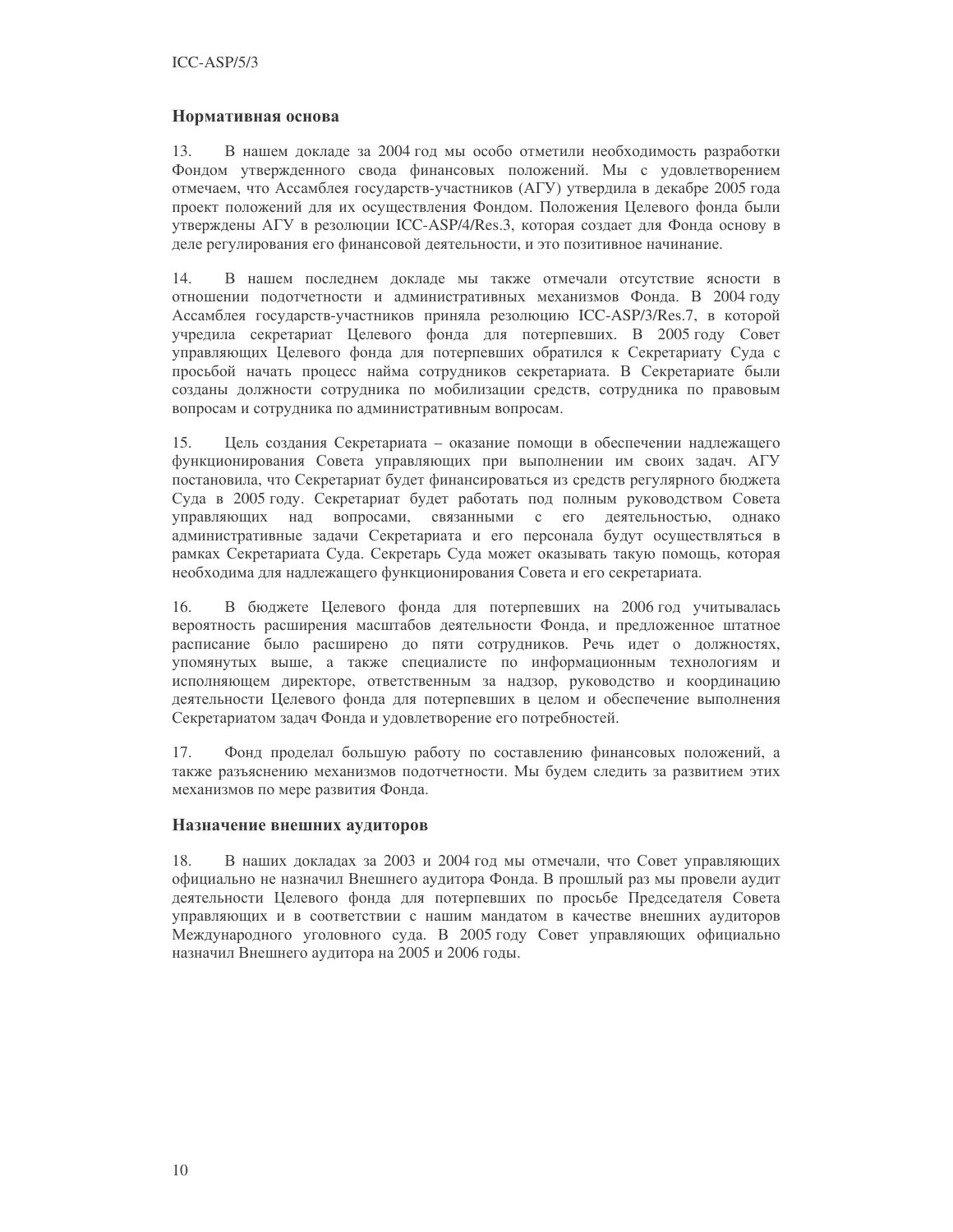## Выражение признательности

19. Мы выражаем признательность за сотрудничество и содействие со стороны Целевого фонда для потерпевших Международного уголовного суда в ходе проведения аудита, в частности со стороны Секретаря Суда и его сотрудников.

> (подпись) Сэр Джон Борн Государственный бухгалтер-ревизор, Соединенное Королевство Внешний аудитор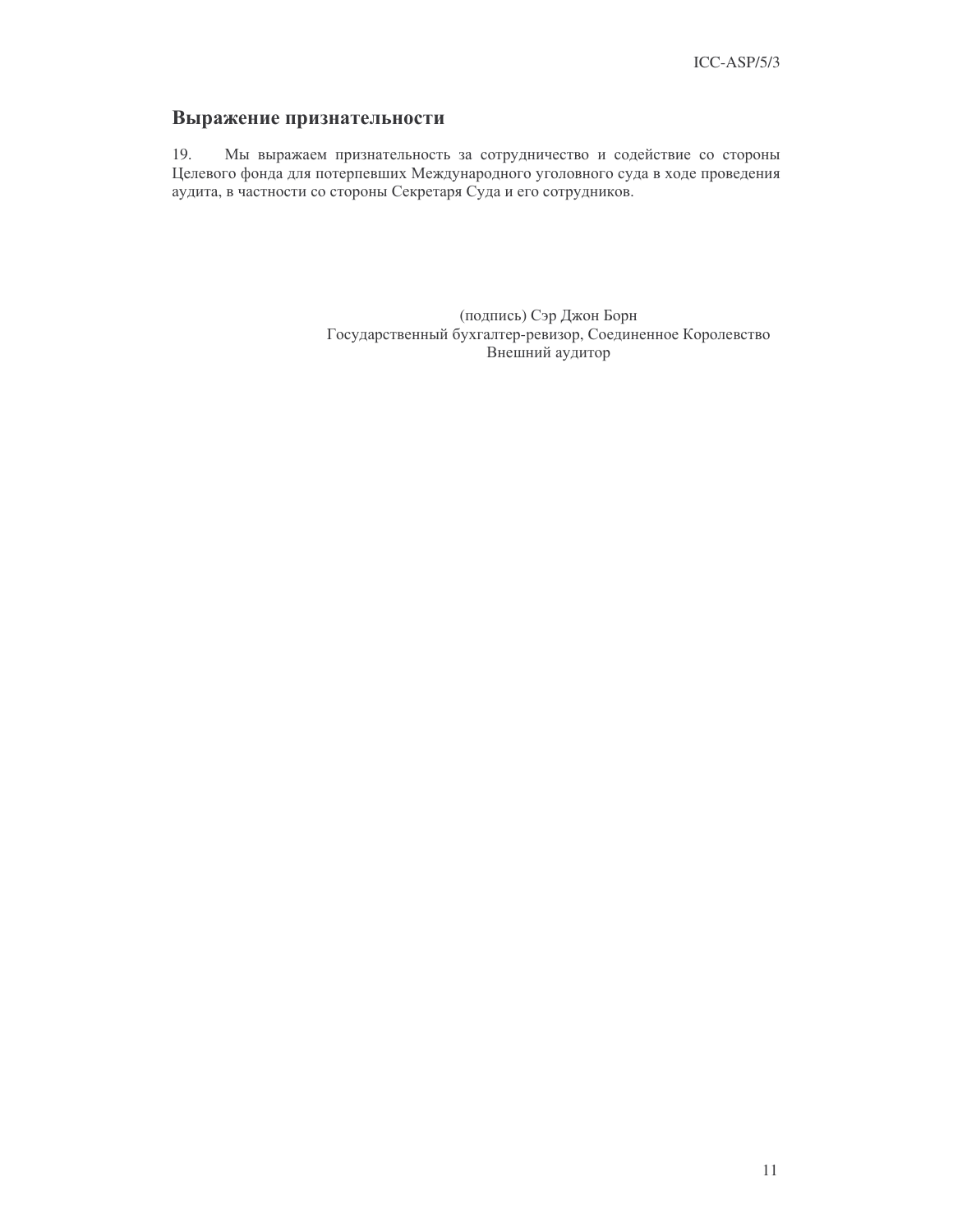## **Приложение I**

### Сфера охвата аудита и подход к нему

#### Сфера охвата и задачи

Главная цель финансового аудита заключалась в том, чтобы предоставить Внешнему аудитору возможность сформулировать заключение относительно того, были ли расходы, зафиксированные в финансовых ведомостях за 2005 год, произведены для целей, утвержденных Ассамблеей государств-участников и Советом управляющих; были ли поступления и расходы надлежащим образом классифицированы и зарегистрированы в соответствии с Финансовыми положениями Суда в той степени, в какой, в нашем понимании, они применимы к Фонду; и правильно ли финансовые ведомости отражают финансовое положение Фонда по состоянию на 31 декабря 2005 года.

#### Стандарты аудита

Аудит Целевого фонда для потерпевших Международного уголовного суда проводился нами в соответствии с международными стандартами ревизии, выпущенными Советом по методам ревизии. Эти стандарты требуют от нас планирования и проведения аудита с целью получения надежной гарантии того, что финансовые ведомости не содержат неверных сведений. Секретарь Суда отвечает за подготовку финансовых ведомостей, а мы - за представление нашего заключения по ним на основе сведений, полученных в ходе аудита.

#### Подход к аудиту

Рассмотрение проводилось на экспериментальной основе, и в ходе него все разделы финансовых ведомостей подверглись существенному анализу с учетом зарегистрированных операций. Мы проверяем также работу ключевых механизмов внутреннего контроля Суда и Фонда с целью подготовки аудиторского заключения. И наконец, был проведен специальный анализ с целью убедиться, что финансовые ведомости правильно отражают бухгалтерские счета Фонда и представлены в надлежащей форме.

Рассмотрение в рамках настоящего аудита включало общий обзор и такую проверку бухгалтерских счетов и других подтверждающих документальных свидетельств, которые мы сочли необходимыми рассмотреть в данных обстоятельствах. Наши процедуры аудита направлены в первую очередь на подготовку заключения о проверке финансовых ведомостей Фонда. Соответственно, проведенная работа не предполагала подробного рассмотрения всех аспектов деятельности бюджетной системы и системы финансовой информации Фонда, а также его механизмов внутреннего контроля, и представленные результаты не следует рассматривать как всеобъемлющее заключение по этим аспектам.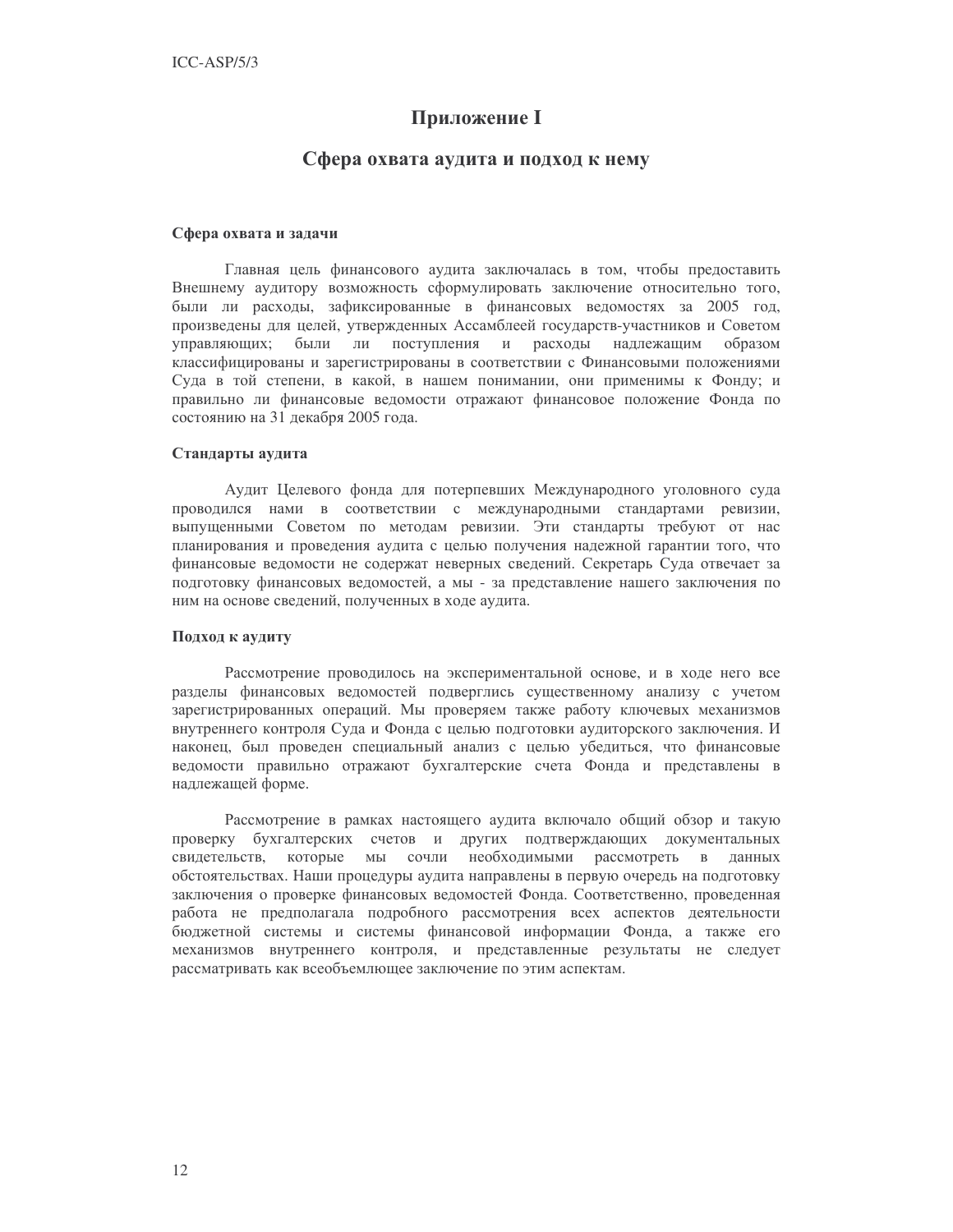#### Аудиторское заключение

Наш доклад включает замечания и рекомендации, которые, как мы полагаем, будут полезными для Секретариата Фонда. Ни один из упомянутых аспектов не оказал существенного влияния на наше аудиторское заключение по финансовым ведомостям за год, и, несмотря на высказанные в настоящем докладе замечания, проведенное нами рассмотрение не выявило каких-либо слабых мест или ошибок, которые, по нашему мнению, имели бы существенное значение для точности, полноты и верности финансовых ведомостей в целом. Соответственно, мы вынесли положительное аудиторское заключение по финансовым ведомостям Фонда.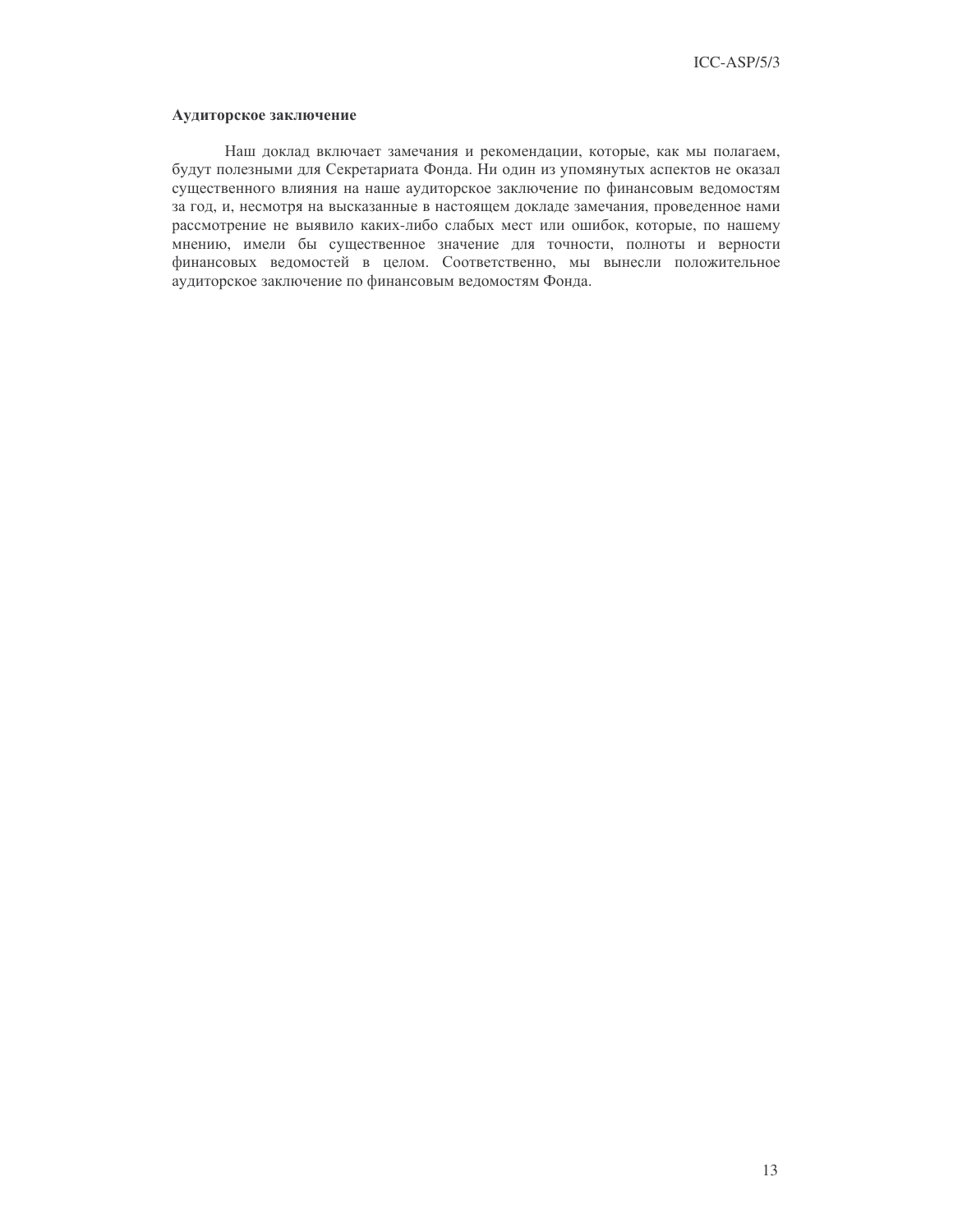#### **Ведомость I**

#### Целевой фонд для потерпевших Ведомость поступлений и расходов с указанием изменений в остатках средств за период, заканчивающийся 31 декабря 2005 года  $($ вевро $)$

|                                                         | 2005      | Ссылки на<br>примечания | 2004    |
|---------------------------------------------------------|-----------|-------------------------|---------|
| Поступления                                             |           |                         |         |
| Добровольные взносы                                     | 1 024 367 | 3.4                     | 234 318 |
| Доход в виде процентов                                  | 14 654    |                         | 555     |
| Другие/прочие поступления                               | 1979      |                         |         |
| Итого поступлений                                       | 1 041 000 |                         | 234 873 |
| Расходы                                                 |           |                         |         |
| Расходы                                                 | 3 0 8 6   | 3.5                     | 3 2 9 4 |
| Непогашенные обязательства                              | 3 0 0 0   | 3.5                     |         |
| Итого расходов                                          | 6 0 8 6   |                         | 3 2 9 4 |
| Превышение/(недобор) поступлений над расходами          | 1 034 914 |                         | 231 579 |
|                                                         |           |                         |         |
| Остатки средств на начало финансового периода           | 248 747   |                         | 17 168  |
| Остатки средств по состоянию на 31 декабря<br>2005 года | 1 283 661 |                         | 248747  |

Подпись (Мариан Кашу) Главный сотрудник по финансовым вопросам ...............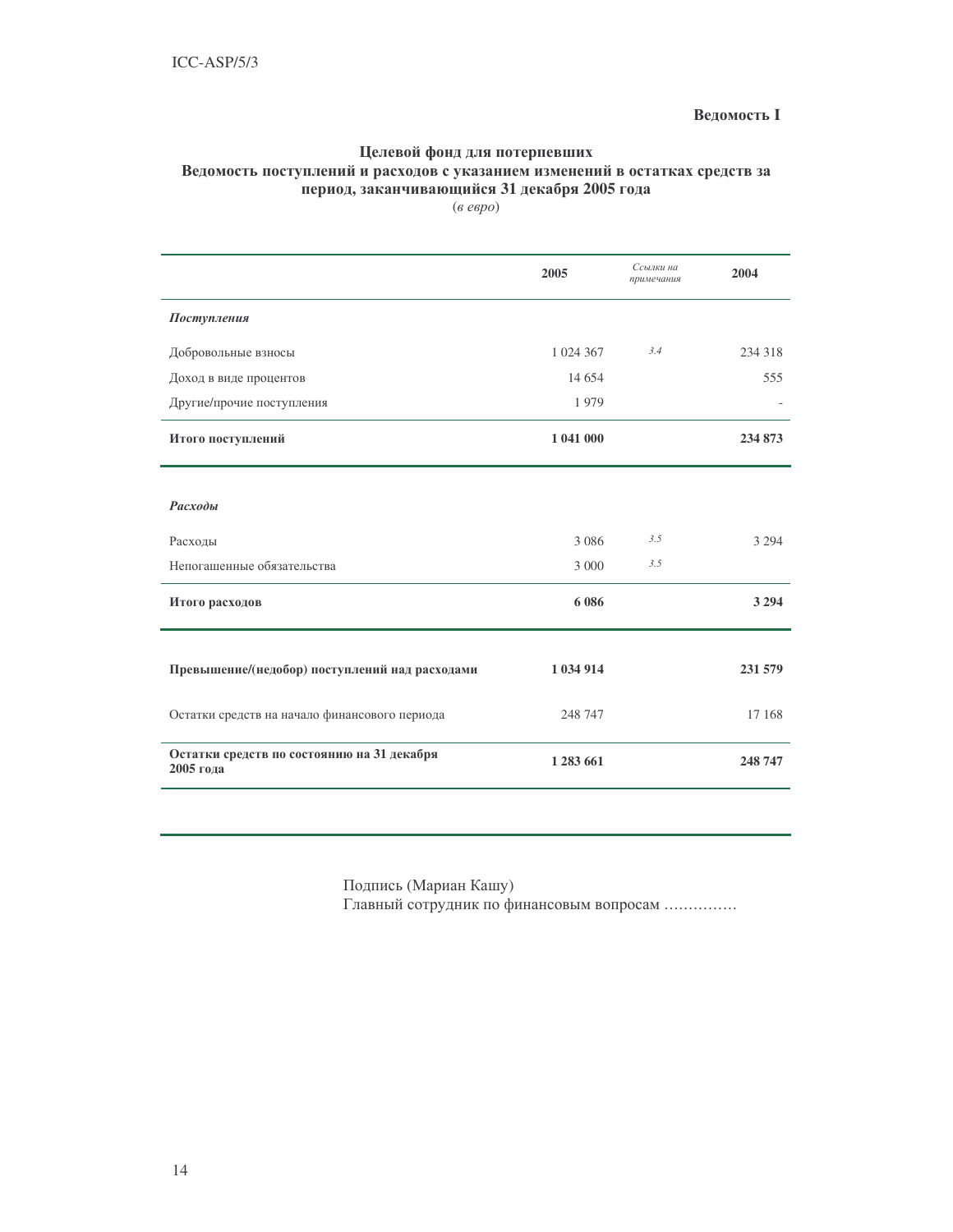#### Ведомость II

## Целевой фонд для потерпевших Ведомость активов, пассивов, резервов и остатков средств по состоянию на 31 декабря 2005 года

 $($ <sup>e $($ e $epo)$ </sup>

|                                                  | 2005      | Ссылки на<br>примечания | 2004    |
|--------------------------------------------------|-----------|-------------------------|---------|
| Активы                                           |           |                         |         |
| Денежные и срочные депозиты                      | 1 284 263 |                         | 231814  |
| Остатки межфондовых денежных средств к получению |           |                         | 16 40 6 |
| Средства по другим счетам к получению            | 5 3 9 8   | 3.6                     | 527     |
| Итого активов                                    | 1 289 661 |                         | 248747  |
| Пассивы                                          |           |                         |         |
|                                                  |           |                         |         |
| Непогашенные обязательства                       | 3 000     |                         |         |
| Остатки межфондовых денежных средств к оплате    | 3 0 0 0   | 3.7                     |         |
| Итого пассивов                                   | 6 0 0 0   |                         |         |
| Резервы и остатки средств                        |           |                         |         |
|                                                  |           |                         |         |
| Совокупное положительное сальдо                  | 1 283 661 |                         | 248 747 |
| Итого резервов и остатков средств                | 1 283 661 |                         | 248 747 |
| Итого пассивов, резервов и остатков средств      | 1 289 661 |                         | 248 747 |

Подпись (Мариан Кашу)

Главный сотрудник по финансовым вопросам ................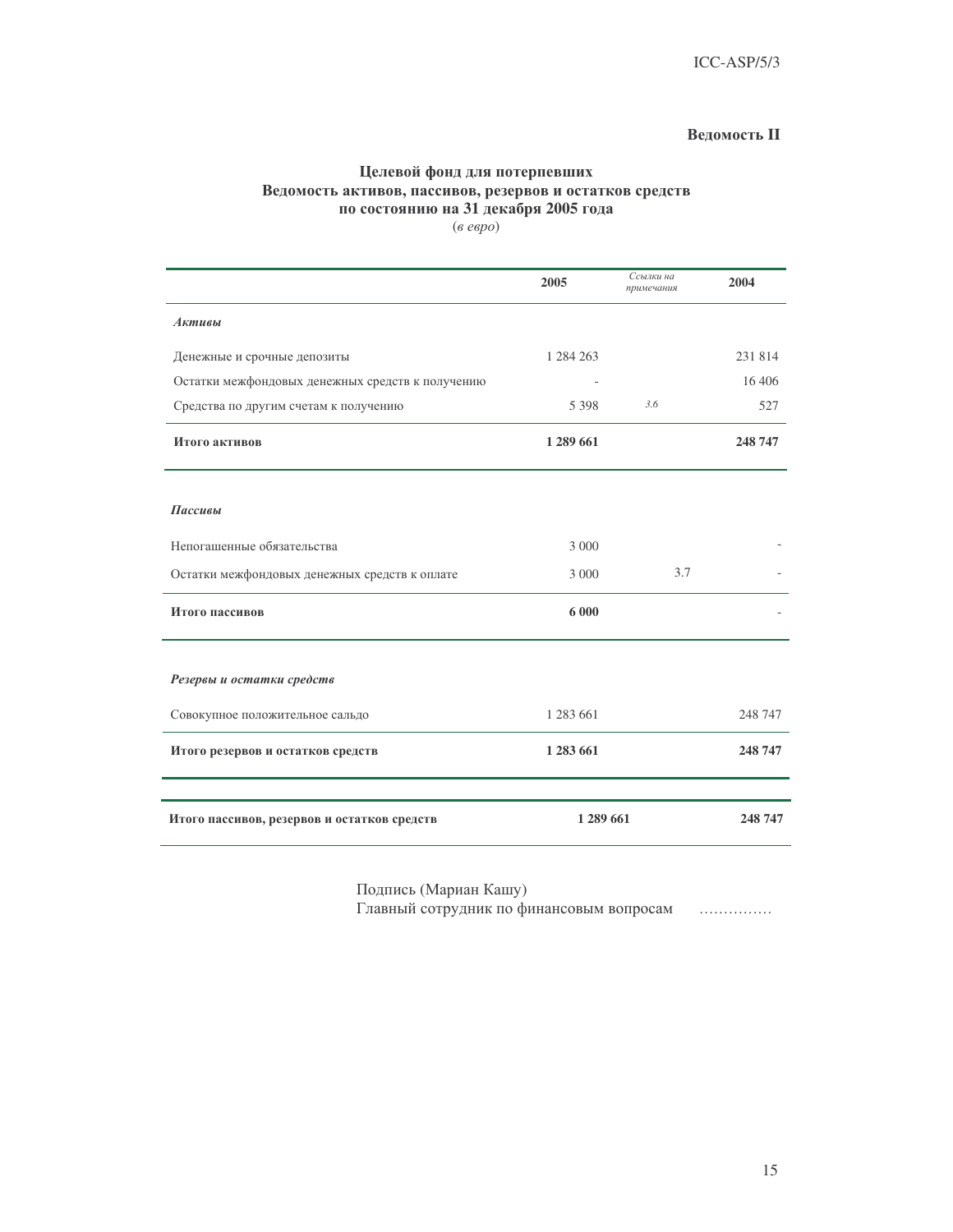### **Ведомость III**

### Целевой фонд для потерпевших Ведомость движения наличных средств по состоянию на 31 декабря 2005 года  $(eeepo)$

|                                                                                    | 2005          | 2004    |
|------------------------------------------------------------------------------------|---------------|---------|
| Движение наличных средств в рамках оперативной<br>деятельности                     |               |         |
| Чистое превышение/(недобор) поступлений над расходами<br>(ведомость I)             | 1 0 34 9 14   | 231 579 |
| (Увеличение)/уменьшение остатков межфондовых средств к<br>получению                | 16 40 6       | (11982) |
| (Увеличение)/уменьшение средств по другим счетам к<br>получению                    | (4871)        | (527)   |
| (Увеличение)/уменьшение непогашенных обязательств                                  | 3 000         |         |
| (Увеличение)/уменьшение остатков межфондовых средств к<br>оплате                   | 3 000         |         |
| За вычетом доходов в виде процентов                                                | (14654)       | (555)   |
| Чистые поступления наличных средств по результатам<br>оперативной деятельности     | 1 037 795     | 218 515 |
| Поступления наличных средств от инвестиционной и<br>финансовой деятельности        |               |         |
| Включая доходы по процентам                                                        | 14 654        | 555     |
| Чистые поступления наличных средств от инвестиционной и<br>финансовой деятельности | 14 654        | 555     |
| Поступления наличных средств из других источников                                  |               |         |
| Чистое увеличение/(сокращение)                                                     |               |         |
| Чистые поступления денежных средств из других<br>источников                        |               |         |
| Чистое увеличение/(сокращение) денежных и срочных депозитов                        | 1 0 5 2 4 4 9 | 219 070 |
| Денежные и срочные депозиты по состоянию на начало периода                         | 231 814       | 12 744  |
| Денежные и срочные депозиты по стоянию 31 декабря<br>2005 года (ведомость II)      | 1 284 263     | 231 814 |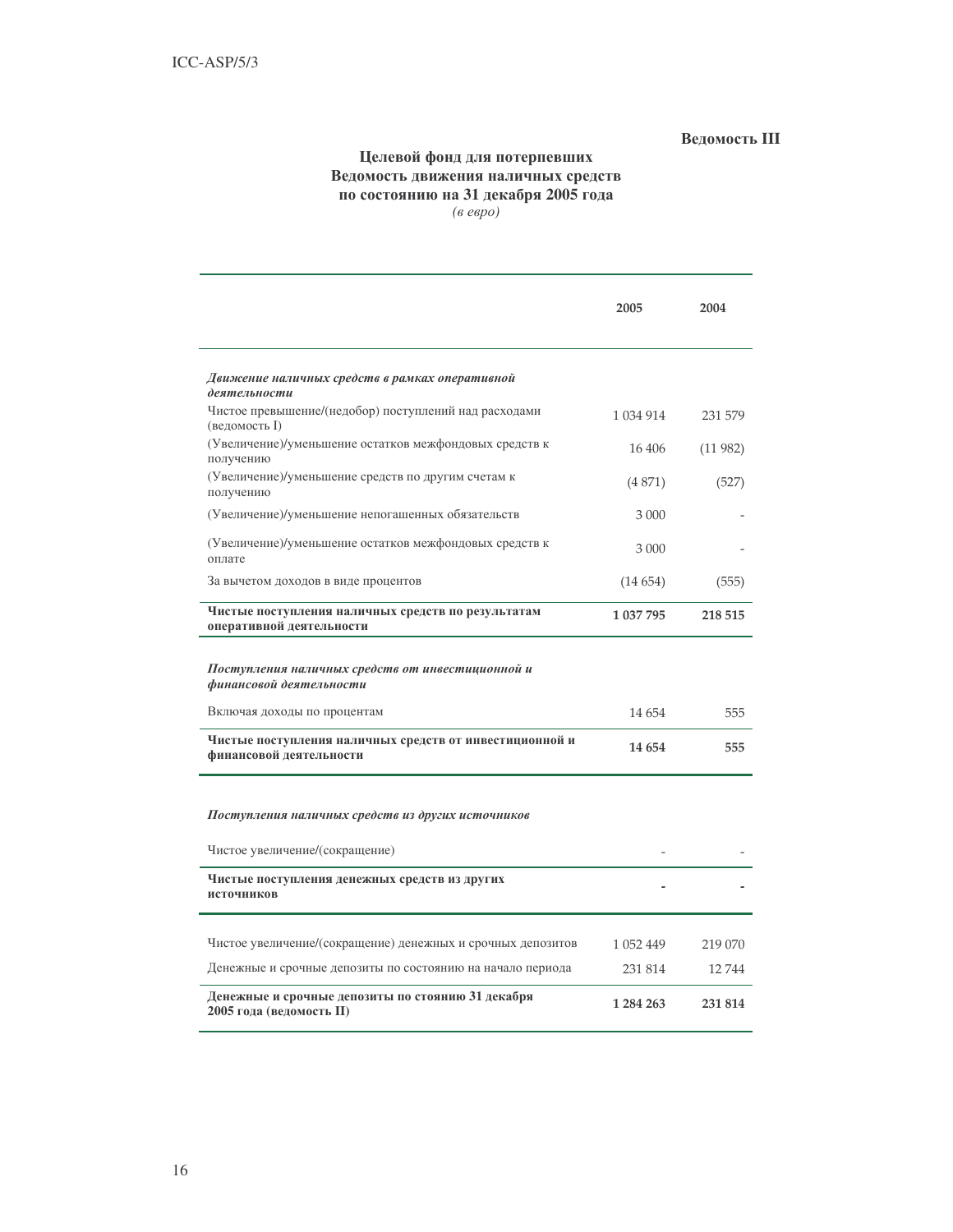## Примечания к финансовым ведомостям Целевого фонда для потерпевших

#### $\mathbf{1}$ Целевой фонд для потерпевших и его цели

Целевой фонд для потерпевших был учрежден Ассамблеей государств- $1<sub>1</sub>$ участников (AГУ) в ее резолюции ICC-ASP/1/Res.6 в интересах жертв преступлений, подпадающих под юрисдикцию Международного уголовного суда (МУС), и семей таких жертв.

В приложении к резолюции 6 Ассамблея государств-участников учредила Совет управляющих, отвечающий за управление Целевым фондом для потерпевших.

#### $\overline{2}$ Резюме основной политики в области бухгалтерского учета и финансовой отчетности

 $2.1$ Счета Целевого фонда для потерпевших ведутся в соответствии с Финансовыми положениями и правилами МУС, как это определено Ассамблеей государств-участников в приложении к ее резолюции ICC-ASP/1/Res.6. Поэтому счета Целевого фонда для потерпевших в настоящее время соответствуют стандартам учета системы Организации Объединенных Наций. Настоящие примечания являются неотъемлемой частью финансовых ведомостей Целевого фонда для потерпевших.

 $2.2$ Система учета, применяемая фондами: счета Целевого фонда для потерпевших ведутся на основе системы учета, применяемой фондами.

 $2.3$ Финансовый период: финансовый период Целевого фонда для потерпевших составляет один календарный год, если Ассамблея государствучастников не приняла иного решения.

 $2.4$ Учет по первоначальной стоимости: счета готовятся на основе учета по первоначальной стоимости и не корректируются для отражения последствий изменений цен на товары и услуги.

 $2.5$ Валюта счета Целевого фонда счетов: ДЛЯ потерпевших представляются в евро. Бухгалтерские счета, которые ведутся в других валютах, переводятся в евро по операционному курсу Организации Объединенных Наций, действующему на дату составления финансовой ведомости. Сделки, совершенные в других валютах, переводятся в евро по операционному курсу Организации Объединенных Наций на дату совершения сделки.

2.6 Финансирование: Целевой фонд для потерпевших финансируется за счет:

- а) добровольных взносов правительств, международных организаций, корпораций и других субъектов согласно частных лиц, соответствующим критериям, принятым Ассамблеей государствучастников;
- b) денежных средств и иного имущества, изъятых посредством штрафов или конфискации и переданных в Целевой фонд для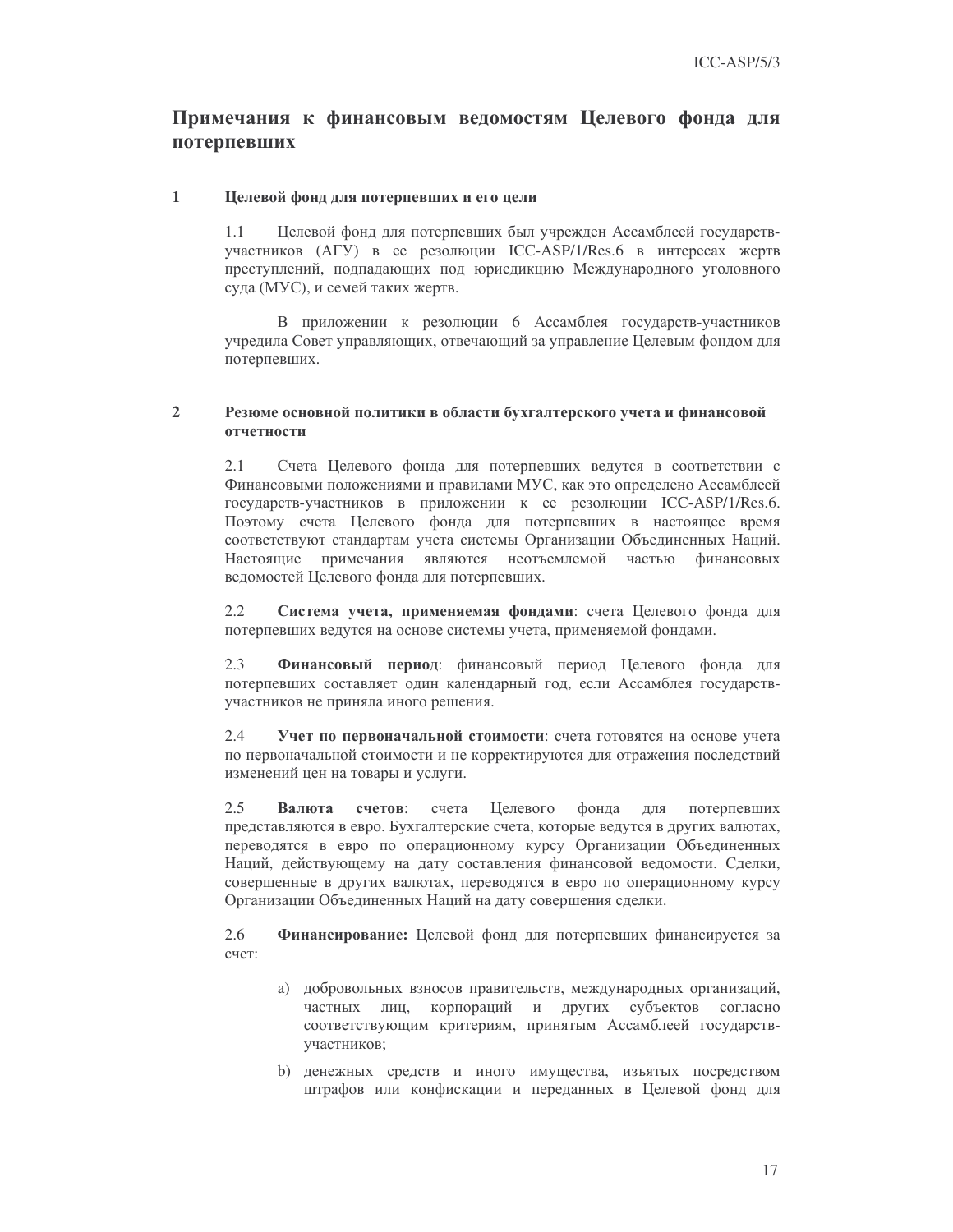потерпевших по распоряжению МУС на основании пункта 2 статьи 79 Статута;

- с) средств, взысканных в порядке возмещения ущерба по распоряжению МУС на основании правила 98 Правил процедуры и доказывания;
- d) таких средств, которые Ассамблея государств-участников может решить выделить Фонду.

 $2.7$ Поступления: добровольные взносы регистрируются в качестве поступлений на основе письменных обязательств о выплате денежных взносов в течение текущего финансового года за исключением тех случаев, когда о них не было официально объявлено заранее. В этих случаях поступления регистрируются на время фактического получения взносов от доноров.

2.8 Денежные и срочные депозиты включают средства, хранимые на банковских счетах, приносящих процентный доход, срочных депозитах и онкольных счетах.

#### 3 Целевой фонд для потерпевших (ведомости I-III)

 $3.1$ В ведомости I приводятся поступления и расходы, а также изменения в резерве и остатках средств за финансовый период. Она включает расчет превышения поступлений над расходами за текущий период и коррективы в поступлениях или расходах за предыдущий период.

В ведомости II приводятся активы, пассивы, резервы и остатки средств  $3.2$ по состояния на 31 декабря 2005 года.

33 В ведомости III отражено резюме движения наличных средств, подготовленное с использованием косвенного метода Международного стандарта бухгалтерского учета 7.

Добровольные взносы на общую сумму в 1024 367 евро были  $3.4$ получены от правительств, частных лиц, организаций и других субъектов.

 $3.5$ Расходы: общая сумма расходов в 6 086 евро включает распределенные расходы на сумму 3 086 евро и непогашенные обязательства на сумму в 3 000 евро.

3.6 Средства по другим счетам к получению в сумме 5398 евро представляют собой доход по процентам, который по состоянию на 31 декабря был реализован, но еще не получен.

3.7 Остатки межфондовых средств к оплате представляют собой средства, подлежащие выплате Общему фонду МУС.